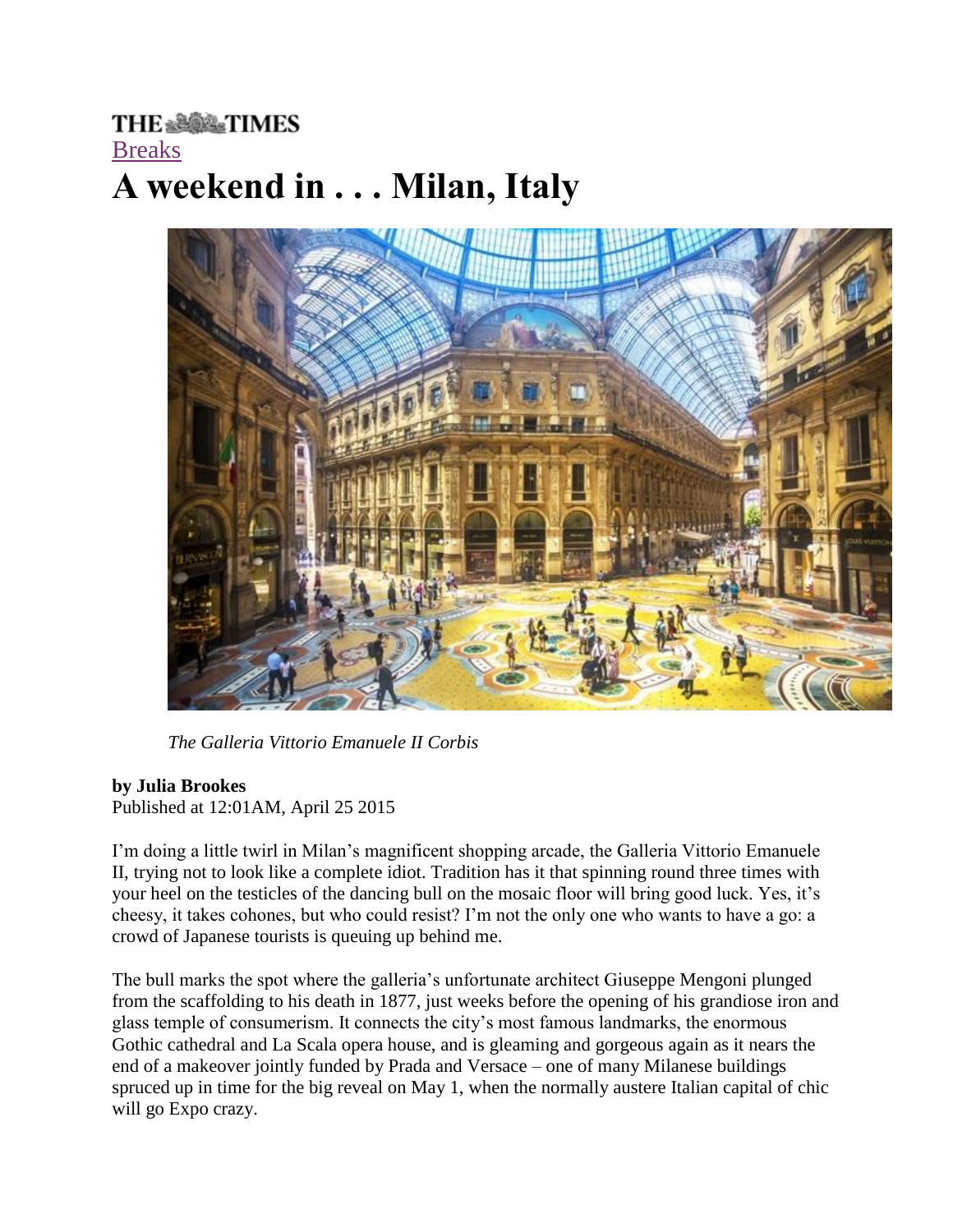Expo 2015, whose theme is "Feeding the Planet, Energy for Life", will open 10 miles away on a giant exhibition site built along the lines of an ancient Roman town. It promises lessons on sustainability, zany architecture (the centerpiece of the British pavilion is a 17m high filigree aluminium sphere that will throb like a beehive) and foodie treats from around the world.

When the 20 million or so visitors have had their fill of lobster rolls and Korean tacos, seen Bolivia's tribute to quinoa and marvelled at a Thai floating market, there will be a raft of events to entice them back into the rejuvenated city centre — not least the largest Leonardo Da Vinci exhibition ever staged in Italy (at the Palazzo Reale) and guided tours of La Scala.

But will they fall in love with Milan? This is not a place that gives up its secrets easily, according to my guide Alice Salvagnin: "It's not like Rome or Florence. It's discreet and its charms are hidden – there's very little that's on show."

To illustrate the point we head for the Piazza dei Mercanti, just behind the crowded Piazza del Duomo but hidden by steps and surrounded by shops. The site of the medieval stock exchange and seat of government (where bankrupts were forced to bare their behinds as a sign of penance), it's lined with exquisite 14th-century palaces — and almost deserted. We stand in the open arcade under the Palazzo della Ragione, where Alice demonstrates its little piece of magic. She stands in one corner with her back to me and mutters; although I'm standing diagonally opposite I can hear every word. The loggia wall was constructed so that merchants could communicate in whispers.

We find more hidden gems in churches tucked away a few streets from the cathedral including San Bernardino alle Ossa, where I'm unnerved to find a side chapel decorated entirely with human skulls and bones, and Santa Maria presso San Satiro with its astonishing trompe l'oeil altar by Bramante.

Milan's love of the discreet is nowhere more obvious than in its secret gardens and courtyards, and so for lunch we head to trendy Porta Nuova, slip through an inconspicuous entrance and grab a table in one of the most glamorous — the fairy-light draped courtyard garden at 10 Corso Como where the food takes a back seat to the people-watching. Ex *Vogue* editor Carla Sozzoni's emporium also houses a B&B, gallery, roof terrace and a surprisingly unsnooty concept store stuffed with designer merchandise; I could easily have whiled away the rest of the afternoon here.

There are more courtyards to peer into when we head south to the Navigli, what's left of the network of canals that once stretched across the city. They were mostly filled in to make way for roads on the orders of Mussolini and now there are just two, the Naviglio Grande (once used to bring the marble for the cathedral into the city) and the Naviglio Pavese.

The Grande is lined with old houses, workshops, galleries, bars and restaurants. While it's not Venice it's much more boho than the city centre and the ideal spot for an early evening aperitivo — a Milanese ritual that includes a happy hour buffet of cold pasta, pizzas, bruschetta and the like for the (slightly inflated) price of a drink. But I resist a pig-out as I've booked a table at the prettiest place on the canal: El Brellin [\(www.brellin.com\)](http://www.brellin.com/). Set in an 18th-century laundry, its